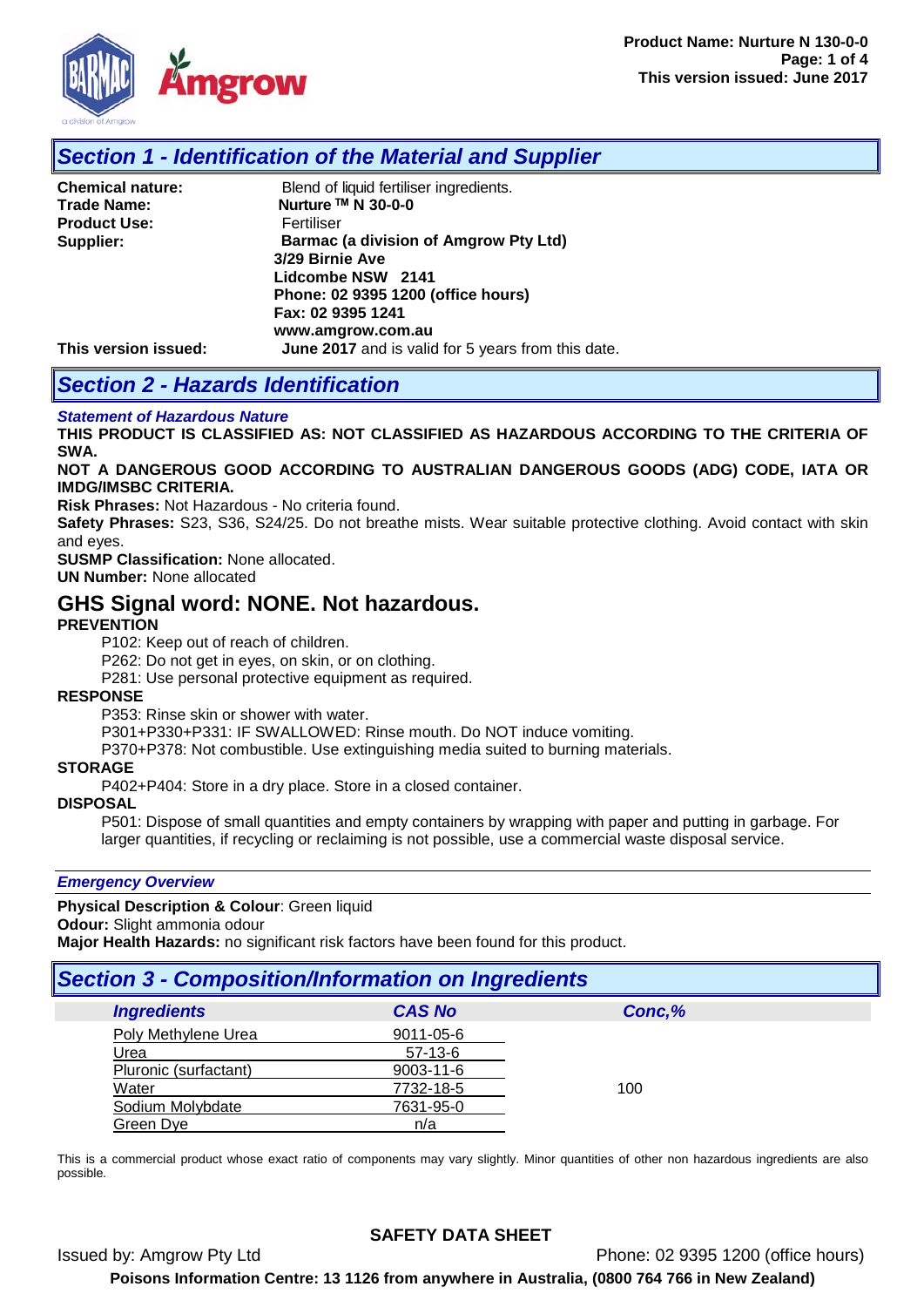

### *Section 4 - First Aid Measures*

**General Information:** You should call The Poisons Information Centre if you feel that you may have been poisoned, burned or irritated by this product. The number is 13 1126 from anywhere in Australia (0800 764 766 in New Zealand) and is available at all times. Have this SDS with you when you call.

**Inhalation:** If mists have been inhaled, and irritation has developed, remove to fresh air and observe until recovered. If irritation becomes painful or persists for more than about 30 minutes, seek medical advice

**Skin Contact:** Wash affected areas with water until chemical is removed. Remove all contaminated clothing and launder before re-use. If in doubt obtain medical advice.

**Eye Contact:** Immediately irrigate with copious amounts of lukewarm, gently flowing water for 15 – 20 minutes or until the product is removed or irritation has ceased, while holding the eyelid(s) open. Obtain medical advice if irritation becomes painful or lasts more than a few minutes.

**Ingestion:** Give a glass of water if affected person able to drink. Do not induce vomiting unless instructed to do so by medical advice.

**Notes to Doctor:** Treat symptomatically.

### *Section 5 - Fire Fighting Measures*

**Fire and Explosion Hazards**: There is no risk of an explosion from this product under normal circumstances if it is involved in a fire.

Fire decomposition products from this product are likely to be irritating if inhaled. May evolve oxides of nitrogen and ammonia when heated to decomposition.

**Extinguishing Media:** Not combustible. Use extinguishing media suited to burning materials.

**Fire Fighting:** If a significant quantity of this product is involved in a fire, call the fire brigade.<br> **Flash point:** Does not burn.

Does not burn.<br>Does not burn. **Upper Flammability Limit:** Does not burn.<br>**Lower Flammability Limit:** Does not burn. **Lower Flammability Limit: Auto ignition temperature:** Not applicable - does not burn. **Flammability Class:** Does not burn.

# *Section 6 - Accidental Release Measures*

*Spillage:* Minor spills do not normally need any special cleanup measures. In the event of a major spill, prevent spillage from entering drains or water courses. As a minimum, wear overalls, goggles and gloves. Stop leak if safe to do so, and contain spill. Absorb onto sand, vermiculite or other suitable absorbent material. Sweep up and shovel or collect recoverable product into labelled containers for recycling or salvage. After spills, wash area preventing runoff from entering drains. If a significant quantity of material enters drains, advise emergency services. Full details regarding disposal of used containers, spillage and unused material may be found on the label. If there is any conflict between this SDS and the label, instructions on the label prevail. Dispose of only in accord with all regulations.

# *Section 7 - Handling and Storage*

*Handling:* Before use carefully read the product label. Use of safe work practices are recommended to avoid eye or skin contact and inhalation. Observe good personal hygiene, including washing hands before eating. Prohibit eating, drinking and smoking in contaminated areas.

*Storage:*Store in cool, dry, well ventilated area removed from combustible materials, herbicides, fungicides and foodstuffs. Ensure containers are labelled, protected from physical damage and sealed when not in use. Keep from extreme heat and open flames and make sure that the product does not come into contact with substances listed under "Materials to avoid" in Section 10

# *Section 8 - Exposure Controls and Personal Protection*

The following Australian Standards will provide general advice regarding safety clothing and equipment:

Respiratory equipment: **AS/NZS 1715**, Protective Gloves: **AS 2161**, Occupational Protective Clothing: AS/NZS 4501 set 2008, Industrial Eye Protection: **AS1336** and **AS/NZS 1337**, Occupational Protective Footwear: **AS/NZS2210**.

#### **SWA Exposure Limits ) STEL (mg/m<sup>3</sup> )**

Exposure limits have not been established by SWA for any of the significant ingredients in this product. *Personal Protection*

No special equipment is usually needed when occasionally handling small quantities. The following instructions are for bulk handling or where regular exposure in an occupational setting occurs without proper containment systems.

### **SAFETY DATA SHEET**

Issued by: Amgrow Pty Ltd Phone: 02 9395 1200 (office hours)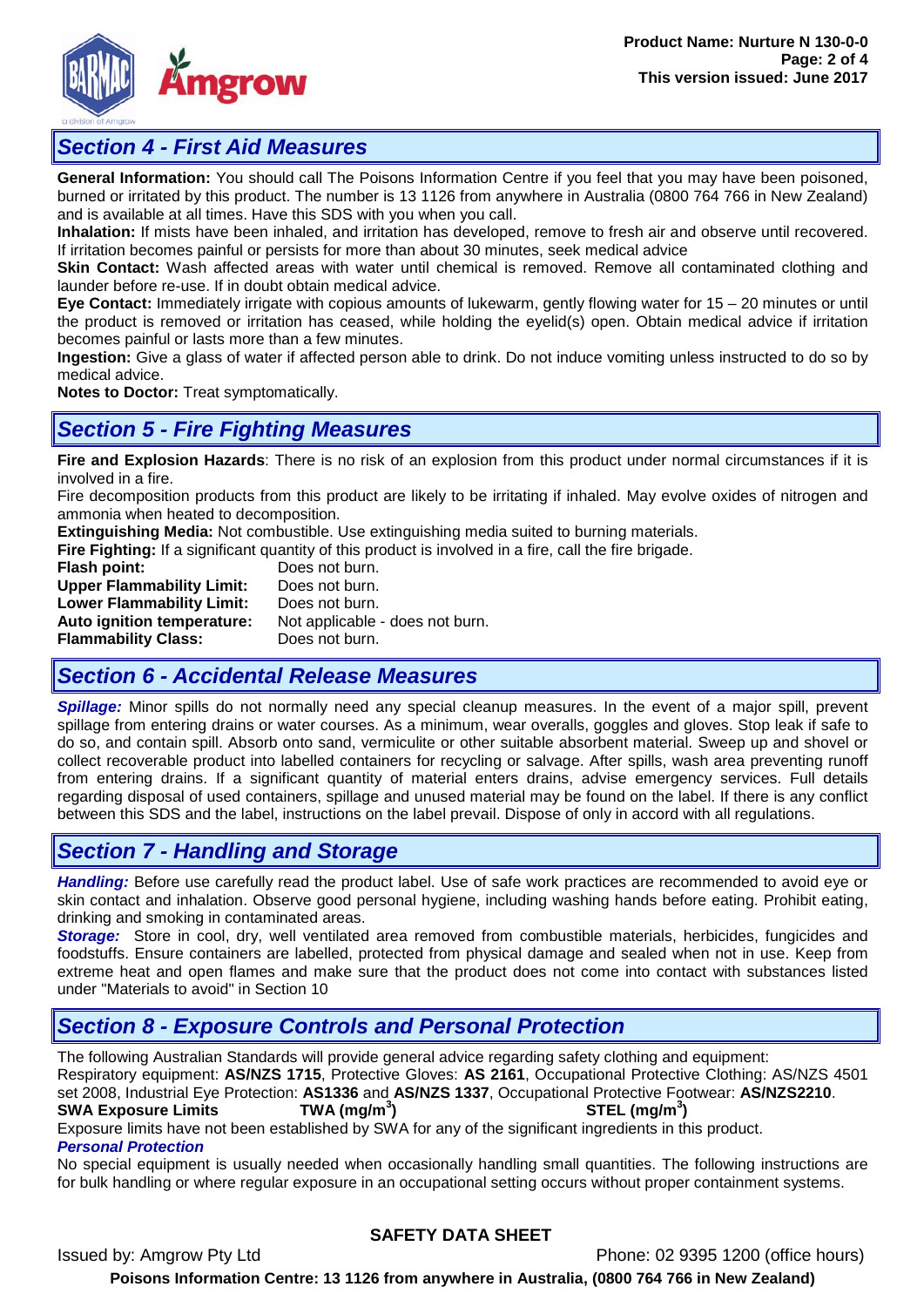

**Ventilation:** No special ventilation requirements are normally necessary for this product. However make sure that the work environment remains clean and that mists are minimised.

**Eye Protection:** Eye protection such as protective glasses or goggles is recommended when this product is being used.

**Skin Protection:** You should avoid contact even with mild skin irritants. Therefore you should wear suitable impervious elbow-length gloves and facial protection when handling this product. See below for suitable material types.

**Protective Material Types:** We suggest that protective clothing be made from the following: cotton, rubber, PVC. **Respirator:** Not normally necessary.

Safety deluge showers should, if practical, be provided near to where this product is being handled commercially.

# *Section 9 - Physical and Chemical Properties:*

| <b>Physical Description &amp; colour:</b> | Green liquid                                   |
|-------------------------------------------|------------------------------------------------|
| Odour:                                    | Slight ammonia odour.                          |
| <b>Boiling Point:</b>                     | approx $100^{\circ}$ C                         |
| <b>Freezing Point:</b>                    | approx $0^{\circ}$ C                           |
| <b>Volatiles:</b>                         | No specific data. Expected to be low at 100°C. |
| <b>Vapour Pressure:</b>                   | Negligible at normal ambient temperatures.     |
| <b>Vapour Density:</b>                    | Not relevant                                   |
| <b>Specific Gravity:</b>                  | 1.39                                           |
| <b>Water Solubility:</b>                  | Completely miscible                            |
| pH:                                       | 8-9                                            |
| <b>Volatility:</b>                        | Negligible at normal ambient temperatures.     |
| <b>Odour Threshold:</b>                   | No data.                                       |
| <b>Evaporation Rate:</b>                  | Not applicable.                                |
| Auto ignition temp:                       | Not applicable - does not burn.                |

### *Section 10 - Stability and Reactivity*

**Reactivity:** This product is unlikely to react or decompose under normal storage conditions.

**Conditions to Avoid:** Keep containers tightly closed.

**Incompatibilities:** Compatible with most commonly used materials

**Fire Decomposition:** May evolve oxides of ammonia and nitrogen when heated to decomposition.

**Polymerisation:** This product will not undergo polymerisation reactions.

# *Section 11 - Toxicological Information*

# **Local Effects:**

**Target Organs:** There is no data to hand indicating any particular target organs.

### *Potential Health Effects*

**Ingestion**: Ingestion of large amounts may cause irritation to mouth. Drink water or milk. Seek medical advice **Eye Contact:** Moderate irritation.

**Skin:** May cause moderate irritation.

**Inhalation:** If the product is present in high concentrations, it may cause mild irritation to the nose or throat. **Chronic Effects:** Repeated or prolonged contact with dilute solutions may cause skin irritation. **Toxicity Data:** No LD50 data available for this product.

#### **Carcinogen Status:**

**SWA:** No significant ingredient is classified as carcinogenic by SWA. **NTP:** No significant ingredient is classified as carcinogenic by NTP. **IARC:** No significant ingredient is classified as carcinogenic by IARC.

### *Classification of Hazardous Ingredients*

Ingredient **Ingredient** Risk Phrases

No ingredient mentioned in the HSIS Database is present in this product at hazardous concentrations.

### **SAFETY DATA SHEET**

Issued by: Amgrow Pty Ltd Phone: 02 9395 1200 (office hours)